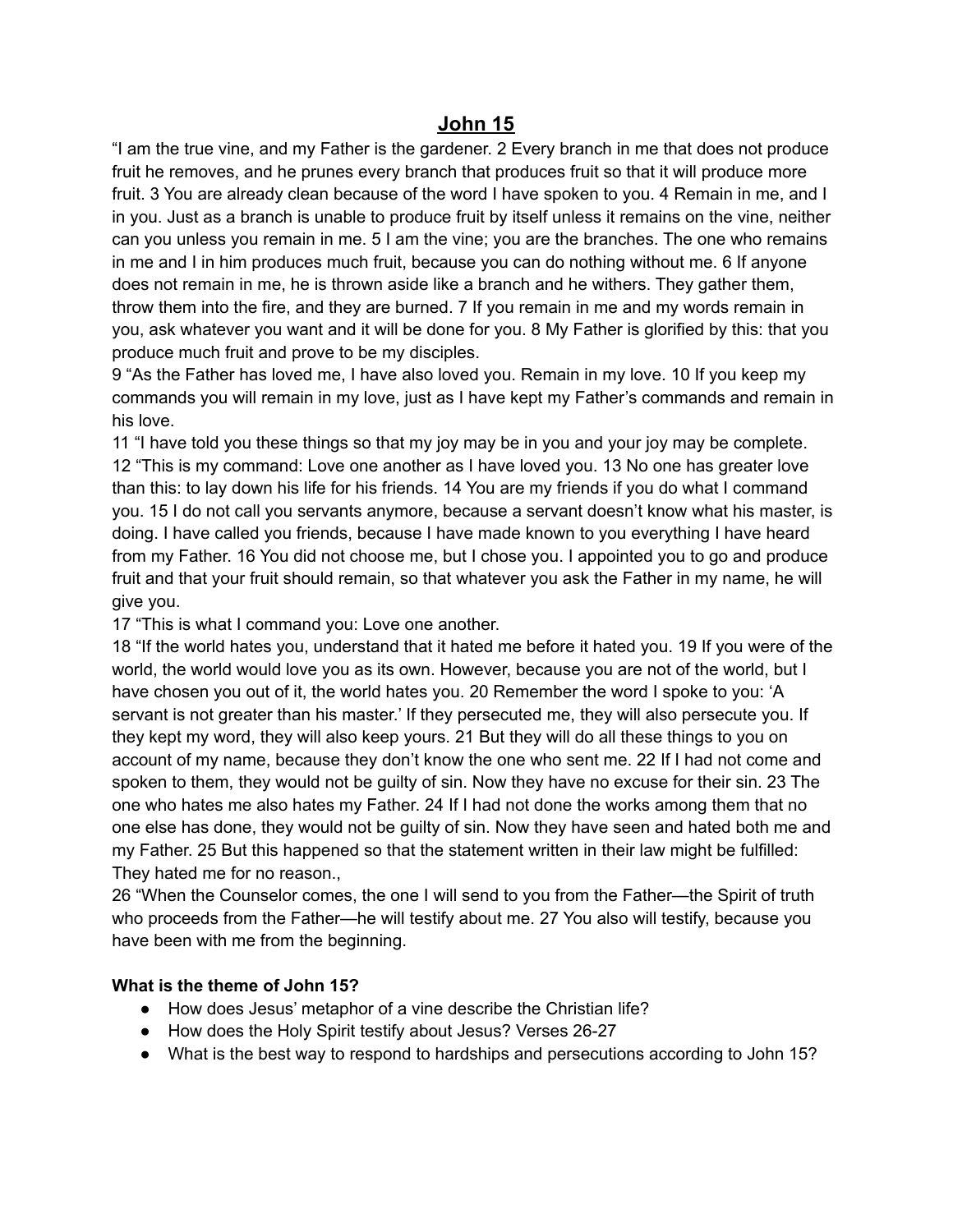## **Psalm 116**

1 I love the LORD because he has heard my appeal for mercy. 2 Because he has turned his ear to me, I will call out to him as long as I live. 3 The ropes of death were wrapped around me, and the torments of Sheol overcame me; I encountered trouble and sorrow. 4 Then I called on the name of the LORD: "LORD, save me!" 5 The LORD is gracious and righteous; our God is compassionate. 6 The LORD guards the inexperienced; I was helpless, and he saved me. 7 Return to your rest, my soul, for the LORD has been good to you. 8 For you, LORD, rescued me from death, my eyes from tears, my feet from stumbling. 9 I will walk before the LORD in the land of the living. 10 I believed, even when I said, "I am severely oppressed." 11 In my alarm I said, "Everyone is a liar." 12 How can I repay the LORD for all the good he has done for me? 13 I will take the cup of salvation and call on the name of the LORD. 14 I will fulfill my vows to the LORD in the presence of all his people. 15 The death of his faithful ones is valuable in the LORD's sight. 16 LORD, I am indeed your servant; I am your servant, the son of your female servant. You have loosened my bonds. 17 I will offer you a thanksgiving sacrifice and call on the name of the LORD. 18 I will fulfill my vows to the LORD in the presence of all his people, 19 in the courts of the LORD's house within you, Jerusalem. Hallelujah!